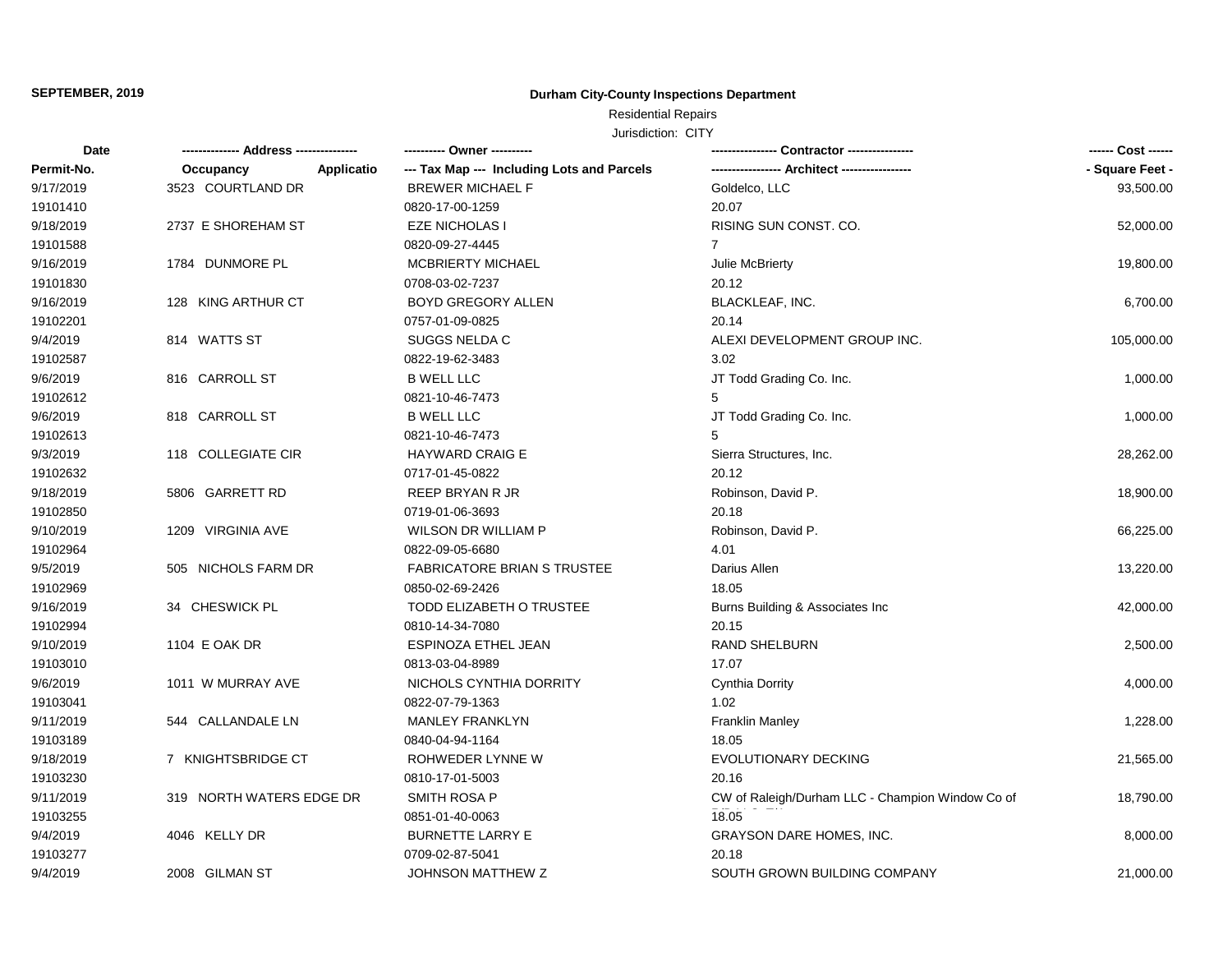### **Durham City-County Inspections Department**

## Residential Repairs

| Date       |                      |                   |                                            | Contractor ----------------                  | ------ Cost ------ |
|------------|----------------------|-------------------|--------------------------------------------|----------------------------------------------|--------------------|
| Permit-No. | Occupancy            | <b>Applicatio</b> | --- Tax Map --- Including Lots and Parcels |                                              | - Square Feet -    |
| 19103334   |                      |                   | 0850-02-75-9801                            | 18.05                                        |                    |
| 9/18/2019  | 1154 SEARSTONE CT    |                   | PEREZ JIMMY R                              | Ram Jack T/A Foundation Solutions, LLC       | 15,600.00          |
| 19103361   |                      |                   | 0729-01-29-7029                            | 20.11                                        |                    |
| 9/25/2019  | 1400 N ALSTON AVE    |                   | <b>WEAVER THOMAS L</b>                     | Tree 2 Key, LLC, T/A WS Builders             | 61,000.00          |
| 19103376   |                      |                   | 0831-06-39-8079                            | 9                                            |                    |
| 9/25/2019  | 2819 PROSPECT PKWY   |                   | COOVADIA MOHAMMED Y                        | <b>GARUDA CUSTOM DECKS</b>                   | 17,800.00          |
| 19103393   |                      |                   | 0850-04-51-2957                            | 18.05                                        |                    |
| 9/11/2019  | 305 HARKNESS CIR     |                   | <b>GARMAN JAMES H</b>                      | <b>GARUDA CUSTOM DECKS</b>                   | 19,800.00          |
| 19103394   |                      |                   | 0801-03-41-6545                            | 20.17                                        |                    |
| 9/17/2019  | 2315 RIDGEFIELD DR   |                   | <b>HOLTON GRACE H</b>                      | <b>GARUDA CUSTOM DECKS</b>                   | 18,000.00          |
| 19103395   |                      |                   | 0708-03-42-5518                            | 20.12                                        |                    |
| 9/16/2019  | 218 FORESTWOOD DR    |                   | POGOLOFF STEPHEN M                         | Hershberger, Todd Brindley                   | 76,000.00          |
| 19103396   |                      |                   | 0821-19-50-5333                            |                                              |                    |
| 9/25/2019  | 2503 SHIRLEY ST      |                   | JOHNSON LULA B HEIRS                       | <b>Property Resolution Services LLC</b>      | 26,000.00          |
| 19103409   |                      |                   | 0812-16-73-8090                            | 15.02                                        |                    |
| 9/26/2019  | 6 UPTON CT           |                   | <b>MANNING DAVID</b>                       | Stanco Building Group LLC                    | 1,500.00           |
| 19103445   |                      |                   | 0728-03-14-3366                            | 20.12                                        |                    |
| 9/3/2019   | 3712 APPLING WAY     |                   | <b>VARNER LUCAS</b>                        | Sierra Structures, Inc.                      | 23,072.00          |
| 19103455   |                      |                   | 0759-03-33-6660                            | 18.05                                        |                    |
| 9/5/2019   | 2805 BOMBAY DR       |                   | <b>ALI MANSOUR</b>                         | Mansour Ali                                  | 1,999.00           |
| 19103463   |                      |                   | 0759-03-41-0393                            | 20.14                                        |                    |
| 9/12/2019  | 1216 WILLOWDALE DR   |                   | STEELE CARL L                              | REGIONAL WATERPROOFING CO INC                | 3,890.00           |
| 19103469   |                      |                   | 0820-19-51-7997                            | 20.09                                        |                    |
| 9/19/2019  | 1310 LINCOLN MILL DR |                   | ZIMMERMAN SUSAN M                          | SOUTHERN EXPOSURE SUNROOMS                   | 18,920.00          |
| 19103479   |                      |                   | 0769-03-44-1783                            | 19                                           |                    |
| 9/11/2019  | 302 MCKINLEY ST      |                   | ZAKROYSKY PEARL                            | The Carpenter's Brother                      | 23,600.00          |
| 19103488   |                      |                   | 0812-01-06-4003                            | 17.06                                        |                    |
| 9/18/2019  | 1016 NINTH ST        |                   | <b>GINGRICH JANEEN</b>                     | RED LADDER RESIDENTIAL NICOLE R. GOOLSBY,    | 27,850.00          |
| 19103508   |                      |                   | 0822-34-23-4283                            | 4.02                                         |                    |
| 9/20/2019  | 3524 RUGBY RD        |                   | DOONEY PHYLLIS B                           | LONG DEVELOPERS, LLC.                        | 99,736.00          |
| 19103510   |                      |                   | 0719-01-36-9009                            | 20.08                                        |                    |
| 9/19/2019  | 3833 CHURCHILL CIR   |                   | MCCULLOCH SCOTT V                          | <b>GRAYSON DARE HOMES, INC.</b>              | 145,000.00         |
| 19103513   |                      |                   | 0719-01-38-3746                            | 20.08                                        |                    |
| 9/6/2019   | 605 SWIFT CREEK XING |                   | TOLL NC LP                                 | MATTHEW EVANS                                | 40,000.00          |
| 19103529   |                      |                   | 0717-02-75-9776                            | 20.12                                        |                    |
| 9/5/2019   | 1 RABBITS GLEN TER   |                   | RUTTER BARBARA ALZORA                      | Falcone Crawl Space & Structural Repair, LLC | 3,970.00           |
| 19103533   |                      |                   | 0719-04-60-7542                            | 20.11                                        |                    |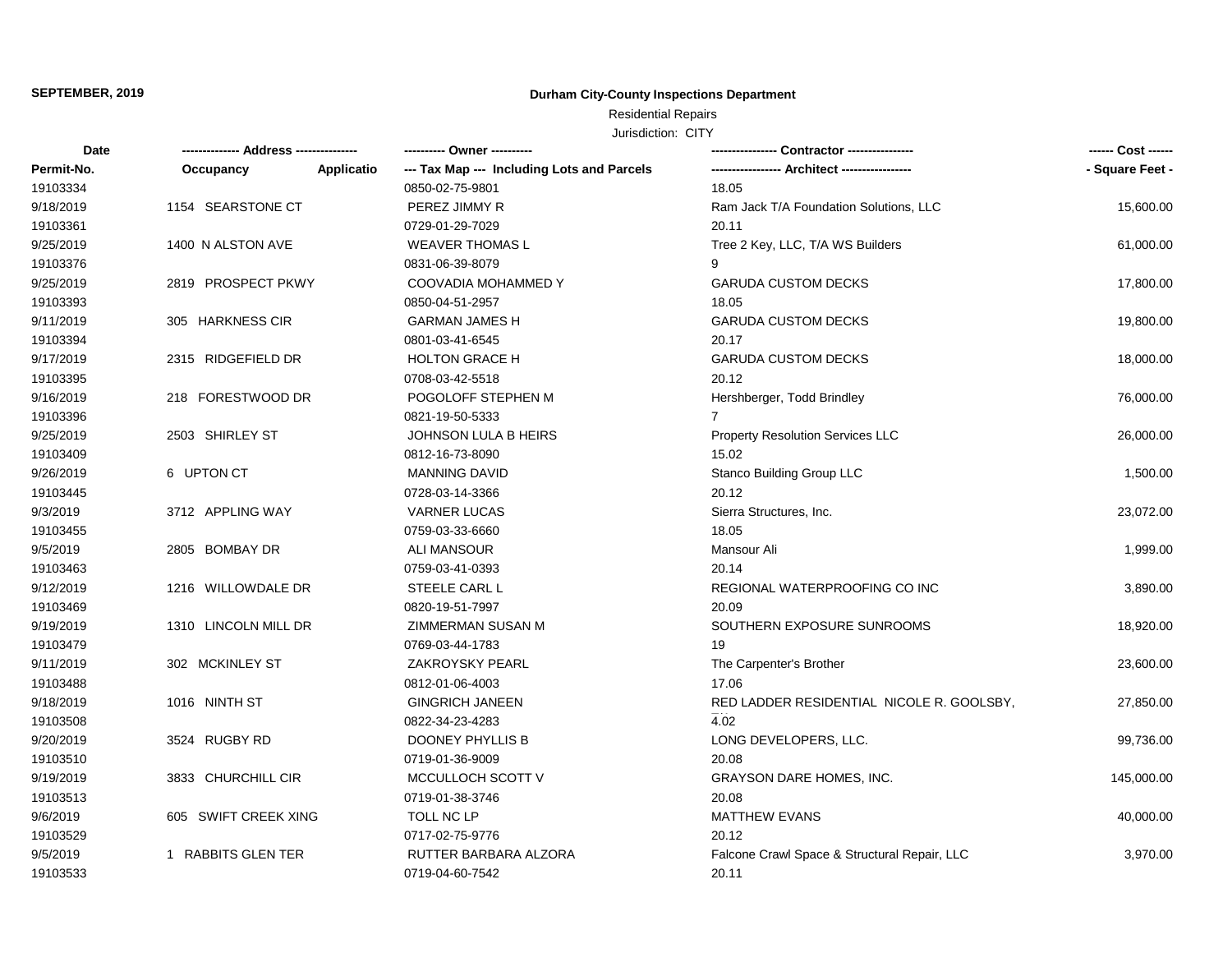### **Durham City-County Inspections Department**

# Residential Repairs

| Date       |                          |            | ---------- Owner ----------                |                                                        | ------ Cost ------ |
|------------|--------------------------|------------|--------------------------------------------|--------------------------------------------------------|--------------------|
| Permit-No. | Occupancy                | Applicatio | --- Tax Map --- Including Lots and Parcels | ---------------- Architect ----------------            | - Square Feet -    |
| 9/18/2019  | 700 COOK RD              |            | PHIFER-PAUL COLETTE D                      | <b>Briggs General Contractors, LLC</b>                 | 42,500.00          |
| 19103565   |                          |            | 0820-19-51-3275                            | 20.09                                                  |                    |
| 9/16/2019  | 117 BURLINGTON MILL CT   |            | <b>DUONNOLO DANIEL</b>                     | SOUTHERN EXPOSURE SUNROOMS                             | 15,980.00          |
| 19103566   |                          |            | 0769-03-34-3823                            | 19                                                     |                    |
| 9/13/2019  | 1111 HINES FOREST DR     |            | <b>HAUSRATH CAROL M</b>                    | SOUTHERN EXPOSURE SUNROOMS                             | 14,090.00          |
| 19103567   |                          |            | 0769-01-45-4829                            | 19                                                     |                    |
| 9/30/2019  | 2501 SHENANDOAH AVE      |            | <b>GIRAGOSIAN LISA</b>                     | MACE CONSTRUCTION COMPANY                              | 71,260.00          |
| 19103568   |                          |            | 0832-09-16-3808                            | 1.02                                                   |                    |
| 9/19/2019  | 1918 WASHINGTON ST       |            | <b>ODOM RUSSELL TRUSTEE</b>                | Hylton Daniel Properties, LLC                          | 27,000.00          |
| 19103582   |                          |            | 0822-12-96-5442                            | 1.02                                                   |                    |
| 9/11/2019  | 1202 ELLIS RD            |            | M C FLOWERS INVESTMENTS LLC                | Falcone Crawl Space & Structural Repair, LLC           | 20,125.00          |
| 19103583   |                          |            | 0830-04-73-4521                            | 20.14                                                  |                    |
| 9/5/2019   | 200 WINTERBERRY RIDGE DR |            | DOYLE BRIAN C                              | Sierra Structures, Inc.                                | 18,651.00          |
| 19103604   |                          |            | 0719-04-50-9083                            | 20.11                                                  |                    |
| 9/16/2019  | 4829 FAYETTEVILLE RD     |            | COE RODNEY F                               | Premier Pools & Spas - Dream Splash International LLC, | 65,000.00          |
| 19103618   |                          |            | 0729-04-64-0827                            | 20.1                                                   |                    |
| 9/9/2019   | 711 LEE ST               |            | OLIVE PROPERTIES NC LLC                    | On Point Renovations LLC                               | 28,800.00          |
| 19103621   |                          |            | 0831-06-39-4794                            |                                                        |                    |
| 9/13/2019  | 1000 N BUCHANAN BLVD     |            | <b>DUNN MICHAEL</b>                        | Project 9 Designs L.L.C.                               | 131,326.00         |
| 19103630   |                          |            | 0822-15-63-0799                            | 3.01                                                   |                    |
| 9/5/2019   | 3711 MEDFORD RD          |            | PAUSBACK DONALD R                          | MICHAEL C. SCHWEITZER LLC.                             | 23,956.00          |
| 19103640   |                          |            | 0812-01-49-9002                            | 17.05                                                  |                    |
| 9/18/2019  | 330 CLARK ST             |            | <b>ONEIL MARGARET</b>                      | W. D. OSBORNE GENERAL CONTRACTOR, INC.                 | 78,000.00          |
| 19103644   |                          |            | 0832-13-03-0324                            | 3.02                                                   |                    |
| 9/26/2019  | 325 ROSELAND AVE         |            | RECYCLING AND SALVAGE SERVICES             | Pinam Construction, Inc.                               | 17,300.00          |
| 19103648   |                          |            | 0825-04-81-7062                            | 16.01                                                  |                    |
| 9/24/2019  | 4521 MYERS PARK DR       |            | <b>CHAPMON WILLIAM B</b>                   | KINGSFORD HOME IMPROVEMENT                             | 12,677.00          |
| 19103649   |                          |            | 0803-02-65-1670                            | 17.07                                                  |                    |
| 9/5/2019   | 1005 DACIAN AVE          |            | PRESLAR SETH J                             | Kelvin Rodriguez                                       | 4,120.00           |
| 19103657   |                          |            | 0822-19-61-9680                            | 3.02                                                   |                    |
| 9/24/2019  | 6 THOMPSONVILLE CT       |            | <b>BILSBORROW AUDREY P</b>                 | Rockford Custom Homes LLC                              | 66,490.00          |
| 19103672   |                          |            | 0717-02-77-0364                            | 20.12                                                  |                    |
| 9/25/2019  | 5106 MIDDLETON RD        |            | <b>HARDISON SHELDREN LINDBERGH</b>         | KINGSFORD HOME IMPROVEMENT                             | 29,775.00          |
| 19103684   |                          |            | 0729-04-72-7200                            | 20.10                                                  |                    |
| 9/6/2019   | 206 SOUTH BEND DR        |            | PICKENS PIERRE                             | Freys Building & Remodeling Company                    | 28,300.00          |
| 19103697   |                          |            | 0717-02-76-0999                            | 20.12                                                  |                    |
| 9/26/2019  | 4106 TROTTER RIDGE RD    |            | DRUMWRIGHT COLIN                           | Toby Chamberlain DBA Chamberlain Renovations           | 28,600.00          |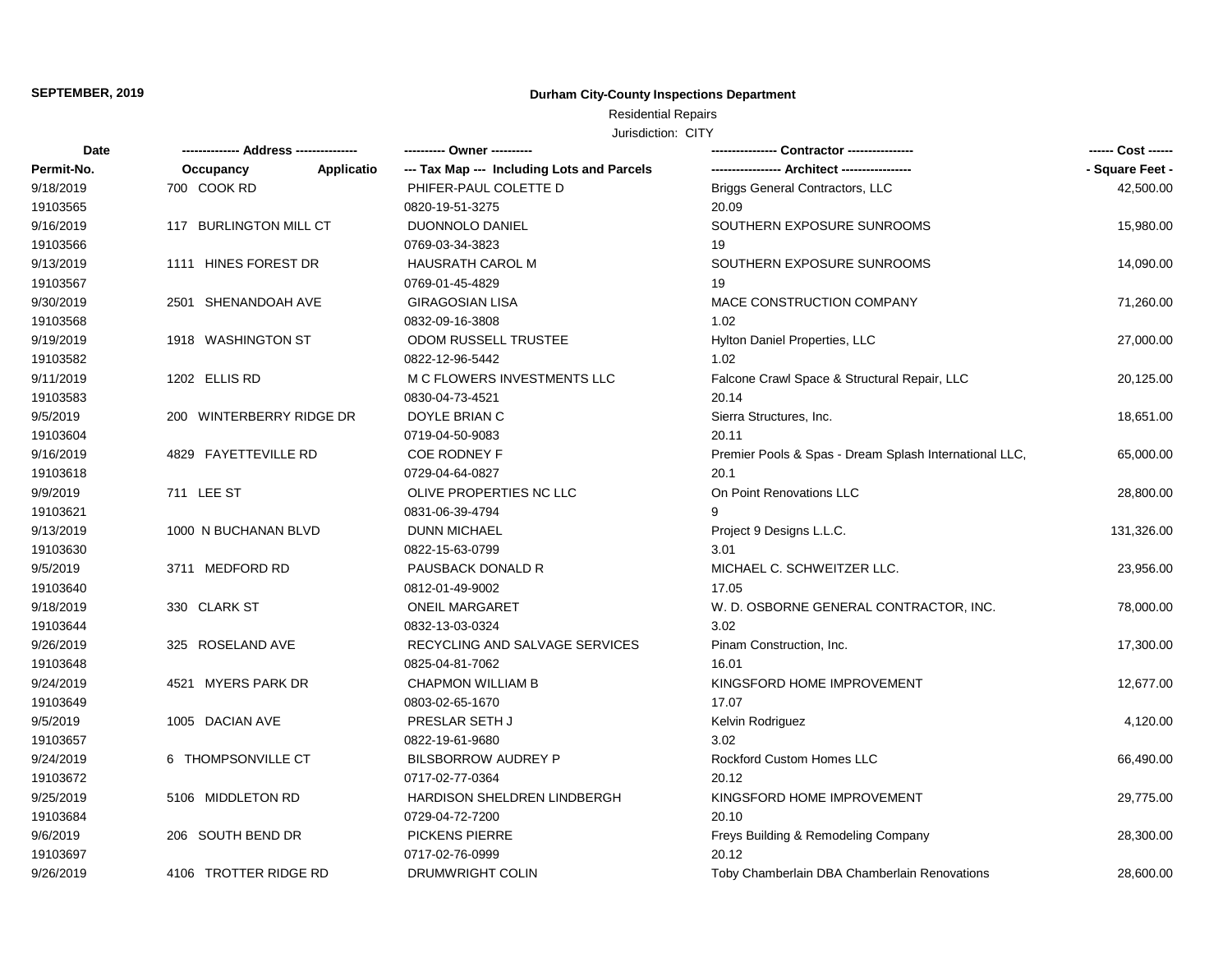### **Durham City-County Inspections Department**

# Residential Repairs

| Date       |                     |            | ---------- Owner ----------                |                                                     | ------ Cost ------ |
|------------|---------------------|------------|--------------------------------------------|-----------------------------------------------------|--------------------|
| Permit-No. | Occupancy           | Applicatio | --- Tax Map --- Including Lots and Parcels |                                                     | - Square Feet -    |
| 19103704   |                     |            | 0719-03-02-5933                            | 20.18                                               |                    |
| 9/12/2019  | 1307 VIRGINIA AVE   |            | <b>LANDI DANIEL BRYCE</b>                  | PARKER, DAVID R.                                    | 149,996.00         |
| 19103709   |                     |            | 0822-09-05-7908                            | 4.01                                                |                    |
| 9/11/2019  | 5429 KEMMONT DR     |            | <b>BURDORF JAMES</b>                       | <b>ANDRE ALLEN</b>                                  | 1,000.00           |
| 19103710   |                     |            | 0729-04-81-6409                            | 20.10                                               |                    |
| 9/25/2019  | 3200 MARYWOOD DR    |            | JANAN MICAELA W                            | Gutter Glove of NC                                  | 20,094.00          |
| 19103712   |                     |            | 0814-03-22-9242                            | 17.07                                               |                    |
| 9/11/2019  | 12 GREENSIDE CT     |            | <b>BOYD JAMES POLLARD</b>                  | <b>RICKY ROBINSON</b>                               | 42,500.00          |
| 19103713   |                     |            | 0719-02-88-1346                            | 20.07                                               |                    |
| 9/17/2019  | 1918 TAYLOR ST      |            | HABITAT FOR HUMANITY OF DURHAM             | <b>HABITAT FOR HUMANITY OF DURHAM INC.</b>          | 10,000.00          |
| 19103718   |                     |            | 0831-64-48-8007                            | 10.01                                               |                    |
| 9/5/2019   | 305 W ENTERPRISE ST |            | PERRY TRANS                                | <b>Trans Perry</b>                                  | 1,000.00           |
| 19103726   |                     |            | 0821-15-72-2940                            | 13.01                                               |                    |
| 9/6/2019   | 609 SANDERSON DR    |            | PLEASANTS STEVEN W                         | Triangle Renovations, Inc.                          | 26,000.00          |
| 19103727   |                     |            | 0824-19-60-2273                            | 17.10                                               |                    |
| 9/26/2019  | 2106 ARBORWOOD DR   |            | <b>HOMES BY DICKERSON INC</b>              | HOMES BY DICKERSON, INC.                            | 3,000.00           |
| 19103729   |                     |            | 0813-79-40-5695                            |                                                     |                    |
| 9/26/2019  | 2935 FRIENDSHIP RD  |            | FELSMAN IRENE CRABTREE                     | Crabtree Spaces, LLC, G                             | 22,000.00          |
| 19103748   |                     |            | 0801-13-92-9907                            | 20.17                                               |                    |
| 9/13/2019  | 7 SILVERBELL CT     |            | <b>BAKER RODNEY KIM</b>                    | Sierra Structures, Inc.                             | 6,248.00           |
| 19103750   |                     |            | 0727-03-33-8886                            | 20.12                                               |                    |
| 9/26/2019  | 1831 GRADY DR       |            | WELLER LINDA DIANE GREEN                   | Sierra Structures, Inc.                             | 7,714.00           |
| 19103751   |                     |            | 0814-02-88-2408                            | 16.04                                               |                    |
| 9/18/2019  | 1209 ALMA ST        |            | PRIVETTE CARL T                            | S & J OF RALEIGH                                    | 98,020.00          |
| 19103752   |                     |            | 0831-07-68-7218                            | 10.02                                               |                    |
| 9/30/2019  | 1005 LANSING AVE    |            | <b>THURSTON SPURGEON</b>                   | Home By Design, LLC                                 | 68,000.00          |
| 19103759   |                     |            | 0739-01-08-3637                            | 20.10                                               |                    |
| 9/27/2019  | 212 W TRINITY AVE   |            | <b>ALTON RICHARD A</b>                     | WILSON CONSTRUCTION, MIKE                           | 27,000.00          |
| 19103766   |                     |            | 0832-17-01-4053                            | 2                                                   |                    |
| 9/25/2019  | 4029 CHAUCER DR     |            | DANSER MATTHEW WHITFIELD                   | <b>MATTHEW DANSER</b>                               | 28,000.00          |
| 19103782   |                     |            | 0814-04-93-9352                            | 17.11                                               |                    |
| 9/30/2019  | 135 PRESIDENTS DR   |            | UNDERWOOD ROSA L                           | Spangler Restoration - The Spangler Group, LLC, T/A | 260,000.00         |
| 19103791   |                     |            | 0833-01-26-1092                            | 17.09                                               |                    |
| 9/26/2019  | 834 BURCH AVE       |            | <b>SHAH ANKOOR</b>                         | FOX GENERAL CONTRACTING                             | 297,362.00         |
| 19103792   |                     |            | 0821-06-48-4352                            | 5                                                   |                    |
| 9/17/2019  | 10 WINTHROP CT      |            | DIVER JOSEPH RAYMOND                       | <b>Catherine Diver</b>                              | 3,750.00           |
| 19103809   |                     |            | 0719-03-34-0126                            | 20.08                                               |                    |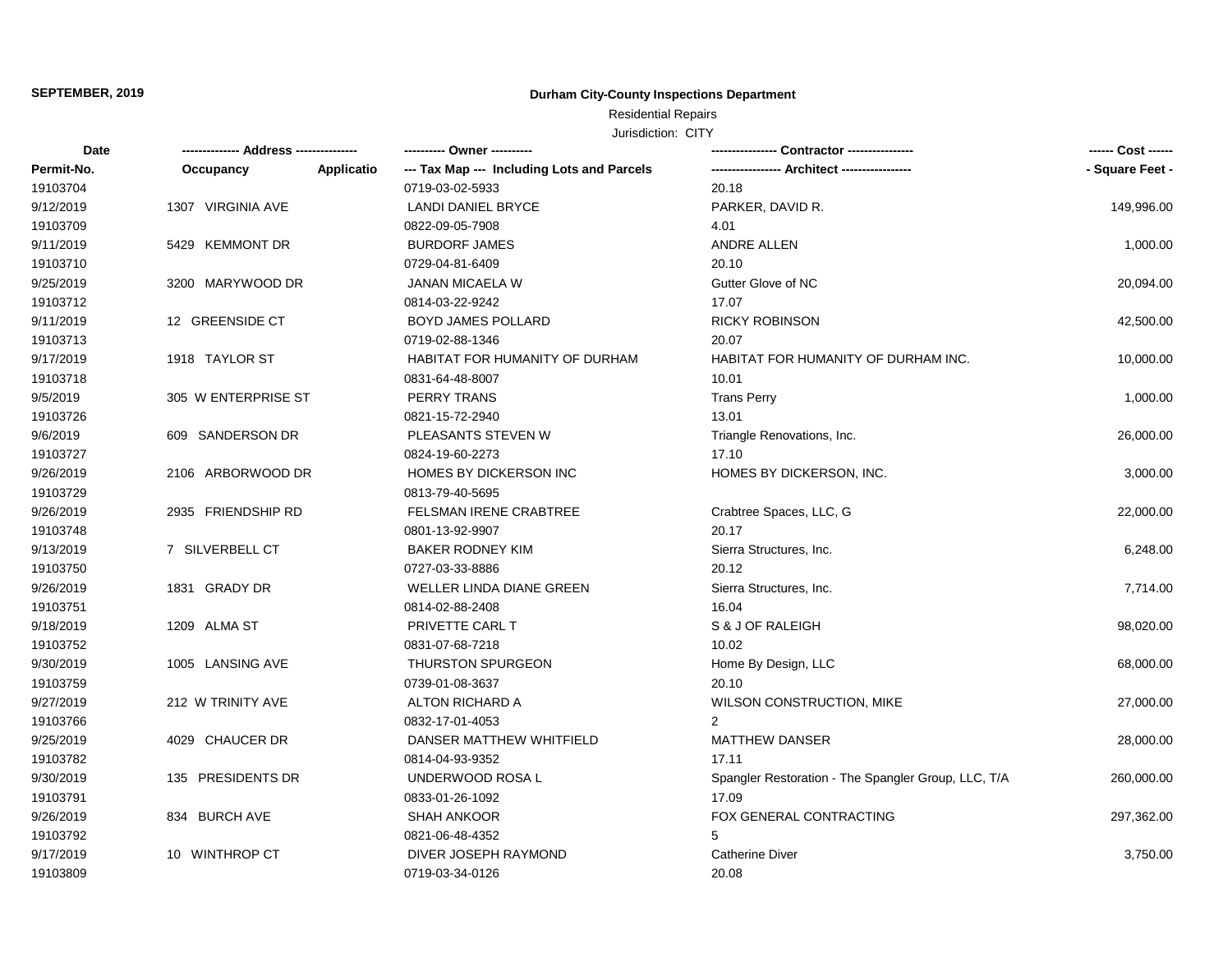### **Durham City-County Inspections Department**

## Residential Repairs

| Date       |                         | ---------- Owner ----------                |                                       | ------ Cost ------ |
|------------|-------------------------|--------------------------------------------|---------------------------------------|--------------------|
| Permit-No. | Occupancy<br>Applicatio | --- Tax Map --- Including Lots and Parcels |                                       | - Square Feet -    |
| 9/26/2019  | 6119 CHESDEN DR         | <b>BRYANT SUSANNA S</b>                    | Taylor Brothers Construction, LLC     | 17,245.00          |
| 19103810   |                         | 0728-01-38-8700                            | 20.12                                 |                    |
| 9/30/2019  | 428 S DRIVER ST         | <b>GONZALEZ PATRICIA</b>                   | AG Construction, L.L.C.               | 70,000.00          |
| 19103812   |                         | 0831-19-52-8193                            | 10.01                                 |                    |
| 9/30/2019  | 1005 MINERVA AVE        | <b>REALE BRIAN S</b>                       | <b>Brian Reale</b>                    | 41,000.00          |
| 19103814   |                         | 0822-19-60-9482                            | 3.02                                  |                    |
| 9/13/2019  | 1313 LANCASTER ST       | <b>BLACK JOHN</b>                          | PARKER, DAVID R.                      | 114,271.00         |
| 19103816   |                         | 0822-11-55-6412                            | 3.01                                  |                    |
| 9/16/2019  | 142 CHATEAU RD          | SYRAKO PROPERTIES LLC                      | CoCreations Construction & Design LLC | 57,000.00          |
| 19103835   |                         | 0824-19-62-8068                            | 17.10                                 |                    |
| 9/23/2019  | 1526 HERMITAGE CT       | SPERONI THOMAS MICHAEL                     | Groundstone, Inc.                     | 605,614.00         |
| 19103843   |                         | 0821-19-52-0373                            | $\overline{7}$                        |                    |
| 9/16/2019  | 401 CANAL ST            | DEMANA MARK A                              | Miguel Castaneda                      | 25,970.00          |
| 19103845   |                         | 0831-05-18-5486                            | g                                     |                    |
| 9/13/2019  | 803 E ELLERBEE ST       | <b>THORNBURG VANESS A</b>                  | <b>Cornerstone Foundation Repair</b>  | 8,500.00           |
| 19103847   |                         | 0832-10-47-6284                            | 1.01                                  |                    |
| 9/27/2019  | 205 STONEY DR           | <b>HINKLEY WILLIAM</b>                     | Prince & Sons, Inc.                   | 64,212.00          |
| 19103857   |                         | 0851-04-81-8788                            | 18.04                                 |                    |
| 9/6/2019   | 1116 SOUTHPOINT TRL     | CALATLANTIC GROUP INC                      | Lennar Carolinas, LLC                 | 4,250.00           |
| 19103859   |                         | 0717-01-29-2458                            | 20.2                                  |                    |
| 9/26/2019  | 2611 MORTISE CT         | MAYBERRY NICHOLAS MATTHEW                  | <b>NICK MAYBERRY</b>                  | 3,000.00           |
| 19103861   |                         | 0852-01-18-4692                            | 18.04                                 |                    |
| 9/11/2019  | 606 S BUCHANAN BLVD     | JENKINS TARA WITTEN                        | Bram D. Luknight                      | 15,000.00          |
| 19103881   |                         | 0821-07-57-0559                            | 5                                     |                    |
| 9/24/2019  | 1218 VICKERS AVE        | <b>SCHRODER VANESSA T</b>                  | BUILDSENSE, INC.                      | 489,397.00         |
| 19103891   |                         | 0821-15-54-9341                            | $\overline{7}$                        |                    |
| 9/11/2019  | 707 WEATHERVANE DR      | ROSARIO ORLANDO J                          | Ezprobaths                            | 27,138.00          |
| 19103892   |                         | 0860-01-27-1818                            | 18.05                                 |                    |
| 9/23/2019  | 3100 DOUBLEDAY PL       | <b>WILLIAMS MELISSA K</b>                  | MORRIS CONSTRUCTION, INC., J.D.       | 93,500.00          |
| 19103904   |                         | 0801-04-73-0743                            | 20.17                                 |                    |
| 9/18/2019  | 8 PINE TOP PL           | <b>FUCHS MARY ANN</b>                      | BERCON BUILDING COMPANY INCORPORATED  | 79,250.00          |
| 19103913   |                         | 0813-01-35-7985                            | 17.07                                 |                    |
| 9/17/2019  | 2331 ENGLEWOOD AVE      | <b>HEATH JOY</b>                           | Turnlight Partners Ltd.               | 10,000.00          |
| 19103919   |                         | 0822-13-04-2606                            | 4.02                                  |                    |
| 9/11/2019  | 605 SWIFT CREEK XING    | TOLL NC LP                                 | <b>MATTHEW EVANS</b>                  | 2,000.00           |
| 19103921   |                         | 0717-02-75-9776                            | 20.12                                 |                    |
| 9/11/2019  | 314 KINSALE DR          | FLYNN TIMOTHY JAMES                        | DTR GROUP INC, THE                    | 24,650.00          |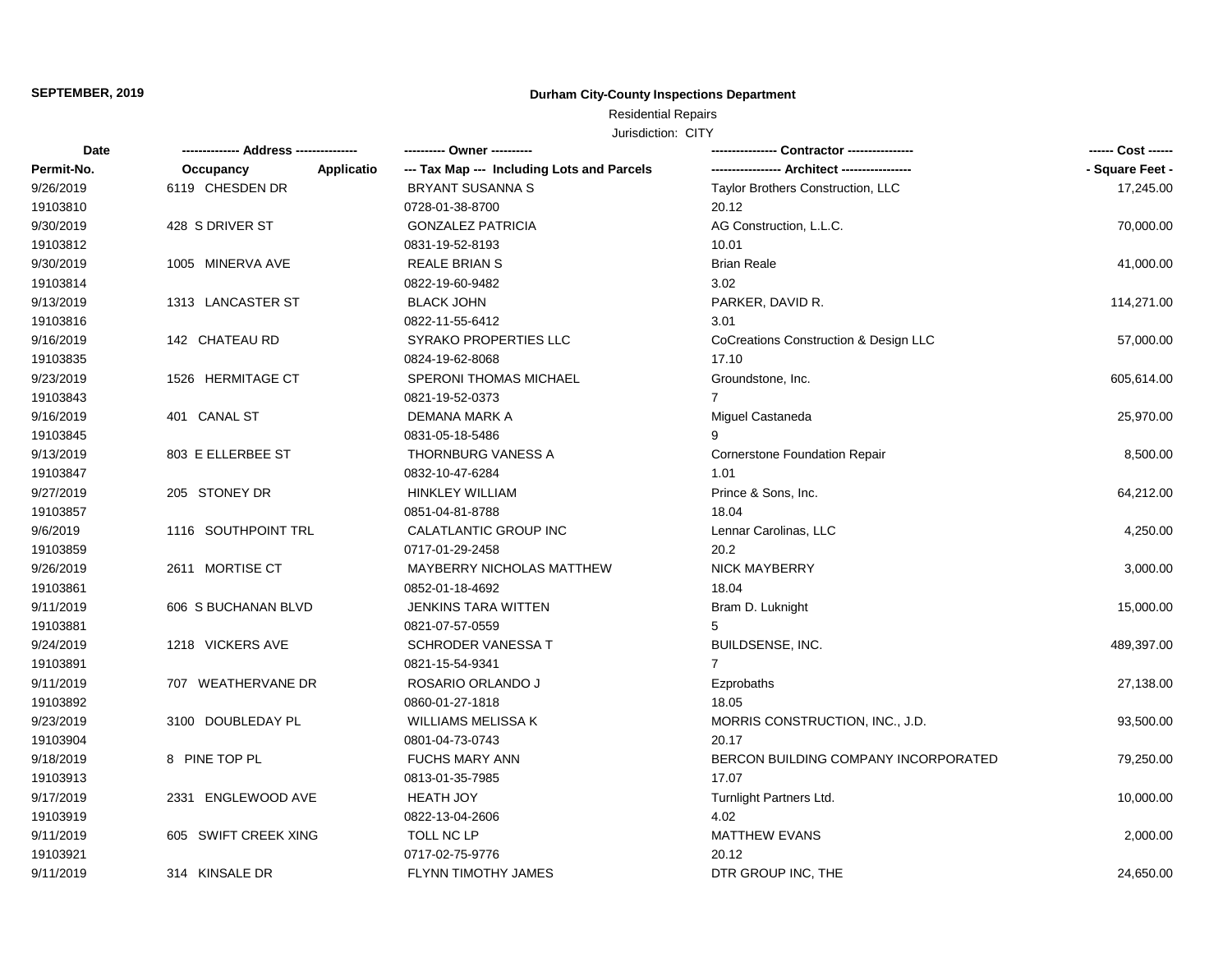### **Durham City-County Inspections Department**

## Residential Repairs

| Date       |                      |            | ---------- Owner ----------                |                                         | ------ Cost ------ |
|------------|----------------------|------------|--------------------------------------------|-----------------------------------------|--------------------|
| Permit-No. | Occupancy            | Applicatio | --- Tax Map --- Including Lots and Parcels | -- Architect -----------                | - Square Feet -    |
| 19103923   |                      |            | 0709-03-12-2332                            | 20.18                                   |                    |
| 9/24/2019  | 8 BRYNHURST CT       |            | <b>EVANS MATTHEW WADE</b>                  | Quantum Home Improvements               | 5,480.00           |
| 19103924   |                      |            | 0729-03-13-1291                            | 20.11                                   |                    |
| 9/12/2019  | 1206 SEDGEFIELD ST   |            | EDGEWOOD PROPERTIES LLC                    | King Construction Co., Inc., William C. | 1,000.00           |
| 19103926   |                      |            | 0822-10-45-7332                            | 3.01                                    |                    |
| 9/13/2019  | 1609 ROWEMONT DR     |            | FARAH MARIA DE LA LUZ                      | <b>JUAN MARTINEZ</b>                    | 1,800.00           |
| 19103928   |                      |            | 0823-10-25-8346                            | 17.05                                   |                    |
| 9/16/2019  | 714 FERRIS RD        |            | ANDERSON JOSEPH R                          | QUALITY CONTRACTORS NC, LLC.            | 4,000.00           |
| 19103931   |                      |            | 0823-11-66-9824                            | 17.10                                   |                    |
| 9/26/2019  | 213 CURLEW DR        |            | <b>KEIKA VENTURES LLC</b>                  | GRAYSON DARE HOMES, INC.                | 7,000.00           |
| 19103957   |                      |            | 0707-69-37-3085                            | 20.12                                   |                    |
| 9/24/2019  | 6 MOONSTONE CT       |            | <b>BLUE JENNIFER</b>                       | Southeast Foundation Repair Inc         | 9,000.00           |
| 19103964   |                      |            | 0851-01-36-2275                            | 18.04                                   |                    |
| 9/26/2019  | 4 W BAYBERRY CT      |            | ZAKRAJAEK TODD D                           | Ram Jack T/A Foundation Solutions, LLC  | 3,100.00           |
| 19103965   |                      |            | 0719-04-50-0039                            | 20.11                                   |                    |
| 9/26/2019  | 14 SUNRISE PL        |            | <b>STEINOUR KAREN L</b>                    | Ram Jack T/A Foundation Solutions, LLC  | 6,000.00           |
| 19103966   |                      |            | 0812-03-04-3352                            | 17.06                                   |                    |
| 9/26/2019  | 2724 PRINCETON AVE   |            | <b>PARRISH LEANDER</b>                     | <b>Ben Murrie</b>                       | 2,000.00           |
| 19103967   |                      |            | 0810-12-86-1217                            | 20.15                                   |                    |
| 9/25/2019  | 3711 BIRMI DR        |            | <b>MILLER MATTHEW</b>                      | <b>MATTHEW MILLER</b>                   | 3,000.00           |
| 19103968   |                      |            | 0739-03-13-2446                            | 20.10                                   |                    |
| 9/27/2019  | 1214 CARIBOU XING    |            | <b>SHENVI CHRISTINA</b>                    | Rawlings Contracting LLC                | 25,000.00          |
| 19103969   |                      |            | 0717-02-69-3909                            | 20.12                                   |                    |
| 9/24/2019  | 3521 HAMSTEAD CT     |            | <b>EMERSON RANDALL WAYNE</b>               | KENBURN RESTORATION, LLC.               | 28,500.00          |
| 19103970   |                      |            | 0810-20-90-2803                            | 20.07                                   |                    |
| 9/9/2019   | 525 REYNOLDS AVE     |            | DAYE WILLIAM E                             | CALLIS CONTRACTORS, INC.                | 53,100.00          |
| 19103973   |                      |            | 0810-20-91-4663                            | 20.07                                   |                    |
| 9/24/2019  | 6403 FOREST RIDGE DR |            | THOMAS PATRICIA R                          | Cornerstone Foundation Repair           | 5,500.00           |
| 19103975   |                      |            | 0728-02-69-0539                            | 20.14                                   |                    |
| 9/26/2019  | 1319 WATTS ST        |            | <b>WILLIAMSON MATTHEW D</b>                | ACANTHUS CONSTRUCTION, LLC              | 341,000.00         |
| 19103982   |                      |            | 0822-15-64-2272                            | 3.01                                    |                    |
| 9/27/2019  | 1015 HUNTSMAN DR     |            | STRICKLAND COLLIN MARIAH                   | Ram Jack T/A Foundation Solutions, LLC  | 3,650.00           |
| 19103988   |                      |            | 0728-03-32-8511                            | 20.13                                   |                    |
| 9/26/2019  | 6 TWINLEAF PL        |            | <b>WILLIFORD VICTOR L JR</b>               | Ram Jack T/A Foundation Solutions, LLC  | 3,800.00           |
| 19103989   |                      |            | 0813-16-83-0310                            | 17.07                                   |                    |
| 9/19/2019  | 610 MARTHA ST        |            | SMITH CHARLES E                            | Spencer for Hire International LLC      | 1,000.00           |
| 19103991   |                      |            | 0830-05-08-3061                            | 13.03                                   |                    |